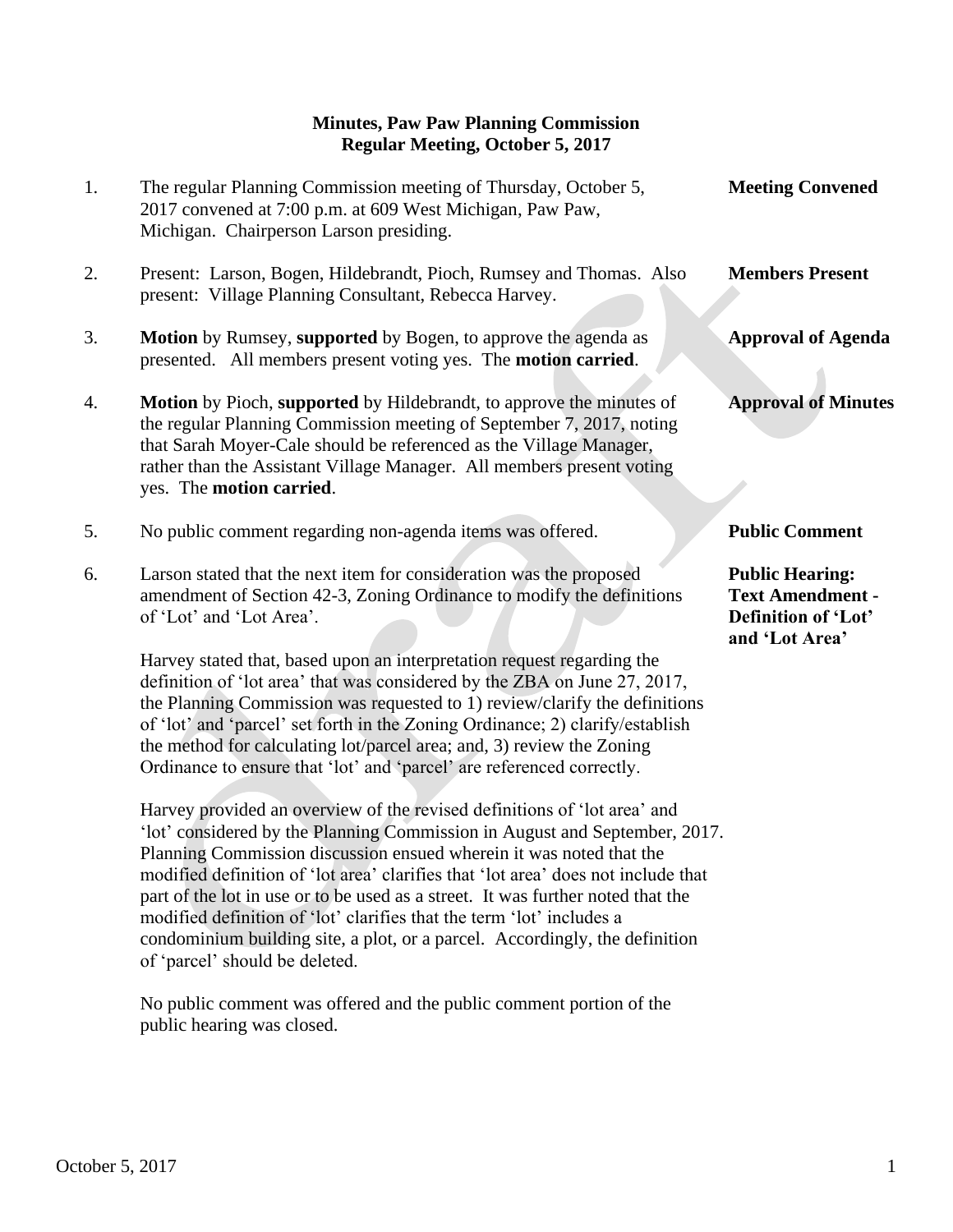**Motion** by Thomas, **supported** by Bogen, to recommend Village Council approval of the proposed revisions to Section 42-3 so as to 1) modify the definition of 'lot area' as set forth in Sample #2 of the public hearing draft text; 2) modify the definition of 'lot' as set forth in the public hearing draft text; and 3) delete the definition of 'parcel'. All members present voting yes. The **motion carried**.

7. Larson stated that the next item for consideration was the proposed **Public Hearing:** amendment of Section 42-259, Zoning Ordinance to modify the sign **Text Amendment**  regulations of the Downtown Overlay District (DOD). **DOD Sign** 

 Harvey stated that the DOD sign regulations set forth in Section 42-259 were reviewed and updated in conjunction with the Planning Commission's work to update the sign regulations set forth in Article VI, Zoning Ordinance. Harvey provided an overview of the draft text, noting that the modifications were finalized for public hearing at the August 3, 2017 Planning Commission meeting.

 No public comment was offered and the public comment portion of the public hearing was closed.

**Motion** by Pioch, **supported** by Thomas, to recommend Village Council approval of the proposed revisions to Section 42-259, as set forth in the draft text referenced in the October 5, 2017 public hearing notice. All members present voting yes. The **motion carried**.

**8.** Larson referenced correspondence received dated July 19, 2017 **Ongoing Business:** regarding a '*Proposal to Amend Village Ordinance to Allow Honeybees* **Text Amendment** *and Certain Fowl/Livestock in Village Limits'.* Following general **Request – Keeping** discussion of the request in September, the Planning Commission **of Animals** noted interest in looking at how other communities are currently allowing for the keeping of bees and chickens. A review of sample ordinances was scheduled for the October meeting.

 Harvey referenced sample ordinances provided for Planning Commission consideration. Lengthy discussion ensued wherein support for the following elements of the provisions considered was noted:

## Keeping of chickens:

- roosters prohibited
- need for consent of neighbors (Ann Arbor)
- not allowed in front yard
- subject to nuisance standards
- limit on quantity - 4 per  $\frac{1}{2}$  acre

## **Standards**